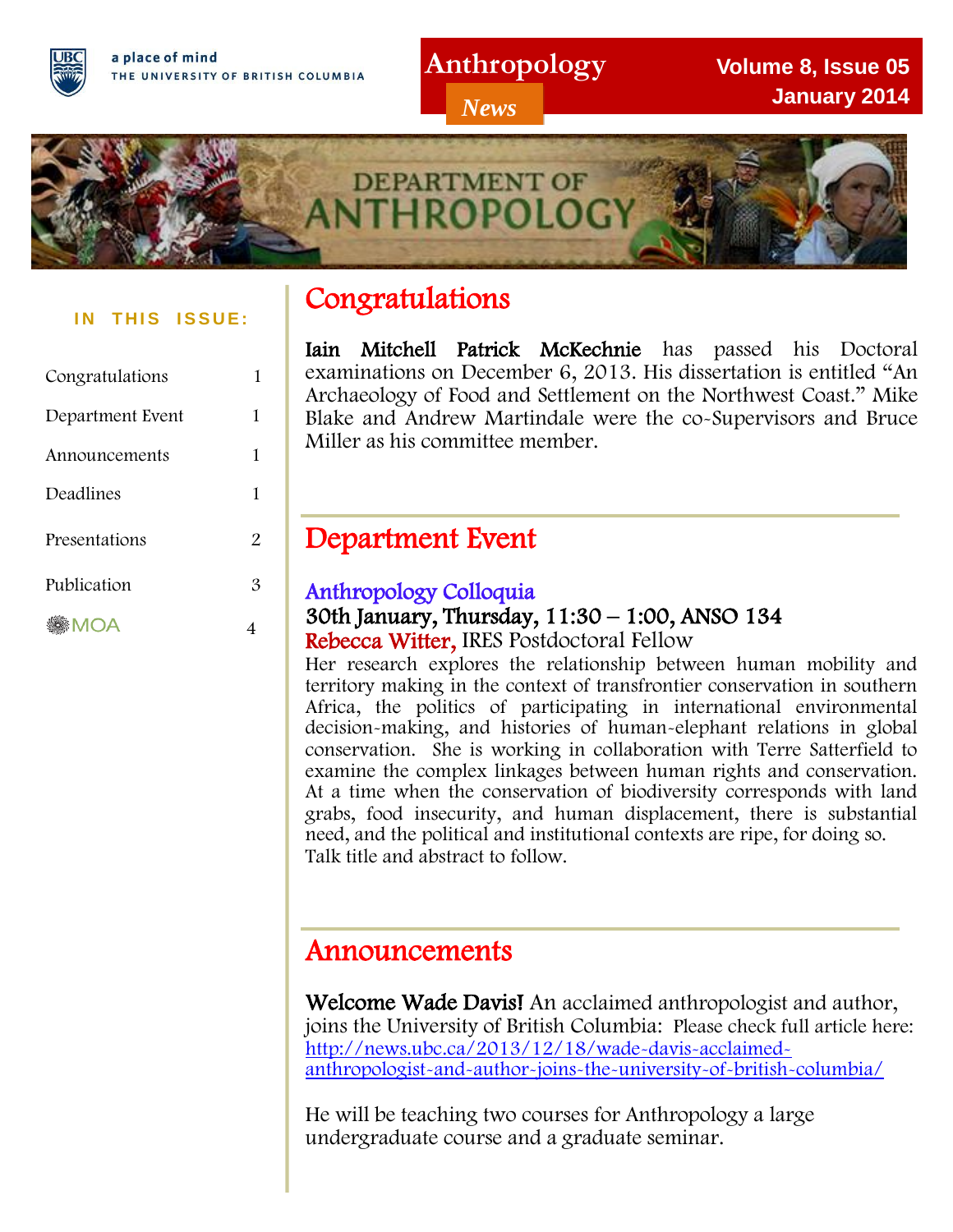The Eurasian States and Societies Lecture series at Green College Talk Dr. Ayse Parla (Cultural Studies/Anthropology, Sabanci University, Istanbul) Thursday, January 16, 5:00 pm. "Armenian Migrant Children in Turkey, Access to Education and (More) States of Exception in a Postgenocidal Society".

Graduate student workshop at the Liu Institute Dr. Ayse Parla (Cultural Studies/Anthropology, Sabanci University, Istanbul) Friday, January 17, 11:30-1:00 pm "The Scholastic Point of View, Epistemic Partners and Ethnography among Undocumented Migrants".

The Eurasian States and Societies Lecture Series Anna Zadora (Research Center for Societies, Actors, and Government in Europe, Strasbourg University) Thursday, January 30, 5:00 pm, "Historical Treatment of the Second World War in Belarus: Conflicts of Collective Memory"

Abstract: Belarus, a unique post-Soviet state has fully adopted the interpretation of both the Soviet's and today's political authorities on the fundamental role played by the Second World War in the construction of historical narrative, memory and national identity. Modern Belarussian historiography can be divided into two major discourses: a Soviet and a nationalist discourse. In this configuration the Soviet view of history dominates with the support of the political authorities, which have monopolized the majority of social sources. The educational system, commemorations, toponymy, and museums work to transmit the official interpretation of a sacred role of the Second World War for Belarus.

## **Deadlines**

#### Aboriginal Graduate Fellowships

#### Deadline: January 31st, Friday in Anth Grad Office (Anso 2124)

For more information about this competition and links to application and reference forms, please see the Graduate Awards website:<https://www.grad.ubc.ca/awards/aboriginal-graduate-fellowships>

Friday, January 24, 2014

[Doctoral dissertation \(and supporting documentation\) submitted](https://www.grad.ubc.ca/current-students/final-doctoral-exam/submitting-dissertation-external-examination) to Graduate and Postdoctoral Studies for external examination(to graduate in May 2014) Details on [Doctoral Deadlines](https://www.grad.ubc.ca/current-students/final-doctoral-exam/doctoral-deadlines) 

## Presentations

#### Carole Blackburn

2013 Historical Memory in Transitional Justice Practices in Canada: Litigation and the Indian Residential Schools Truth and Reconciliation Commission. Presented at the American Anthropological Association Meetings, Chicago, November 2013.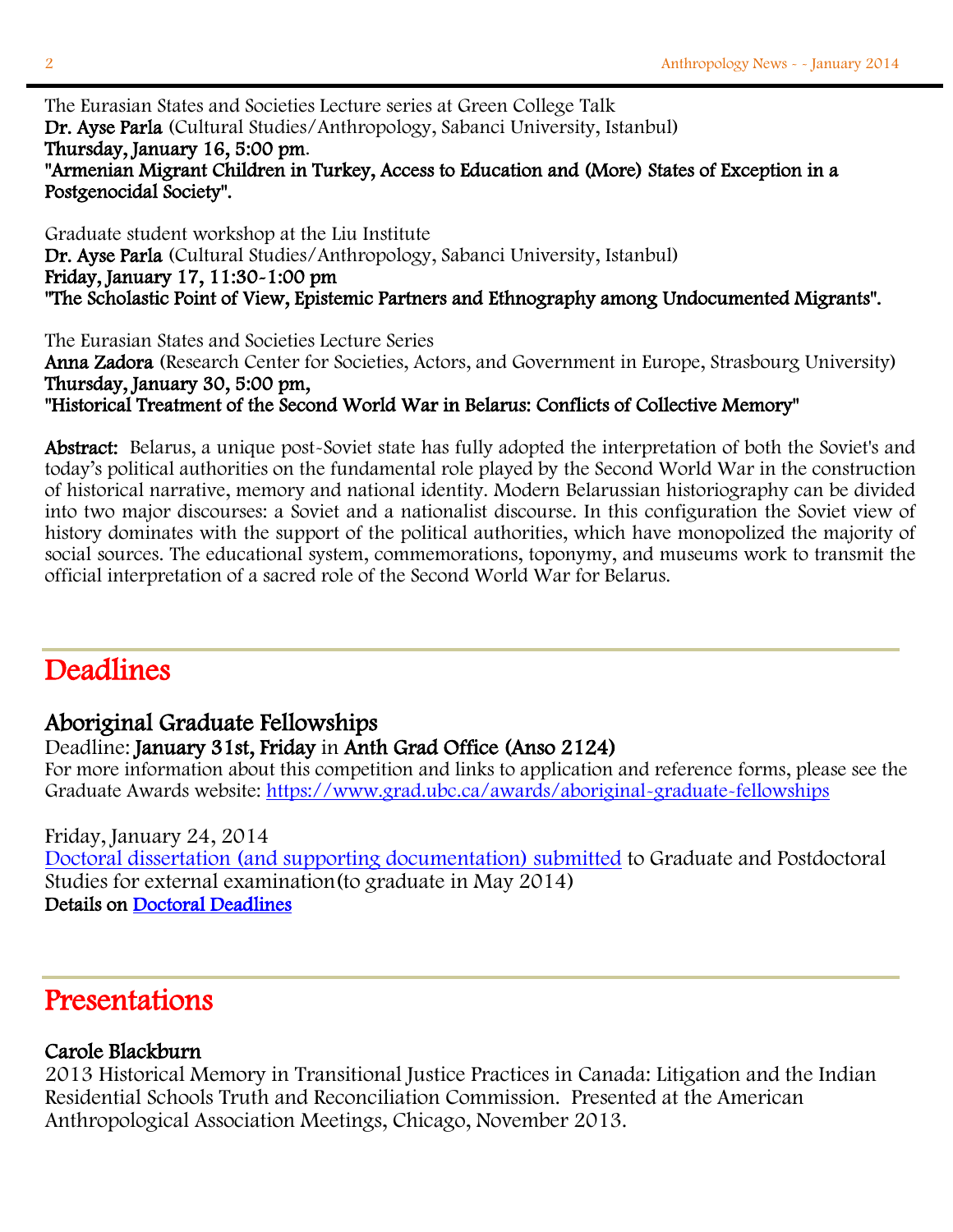#### Denise Nicole Green

2013 Genealogies of Knowledge in the Alberni Valley: Reflecting on ethnographic practice in the archive of Dr. Susan Golla. Paper presented at the Annual Meeting of the American Anthropological Association, Chicago, November 22.

#### Denise Nicole Green

2013 Mamuu: To Weave/To Work. Film presented at the Society for Visual Anthropology Film and Media Festival, Annual Meeting of the American Anthropological Association, Chicago, November 21.

## Publications

#### Kamal Arora and Sophie Voegele.

2013 Adopting Western Approaches: Millenium Development Goal 3 (MDG3) and Implications of Orientalism. In Indian Women: Issues and Perspectives. Ranjay Vardhan and Manoj Kumar, eds. Pp. 68-92. New Delhi: Indian Publishers Distributors.

#### Kamal Arora, Gul, Duygu and Michael Nijhawan.

2013 Violence, Memory and the Dynamics of Transnational Youth Formations. Sikh Formations 9(3): 269-277.

#### Nijhawan, Michael and Kamal Arora.

2013 Lullabies for Broken Children: Diasporic Citizenship and the Dissenting Voices of Young Sikhs in Canada. Sikh Formations 9(3): 299-321.

#### Denise Nicole Green

2013 Nuu-chah-nulth First Nations' Huulthin (Shawls): Historical and contemporary practices. Dress: Journal of the Costume Society of America 39(2): 153-201.

#### Denise Nicole Green, Van Dyk Lewis and Charlotte Jirousek

2013 Fashion Cultures in a Small Town: An analysis of fashion- and place-making. Theme issue, "Place, time and identity: New directions in critical fashion studies," Critical Studies in Fashion and Beauty (4)1: 71-106.

#### Bruce Granville Miller

2013 Review of Alaska Natives and American Law, third edition. David S. Case and David A. Voluck, University of Alaska Press, The Midden 45 (2): 12-14.

#### Rafael Wainer

2013. Why not prosecute those who implemented ethnocide? Georgia Straight, Nov. 26, 2013, letter (printed and online version [http://www.straight.com/news/537206/why-not-prosecutethose-who-implemented-ethnocide; accessed 2013-12-17])